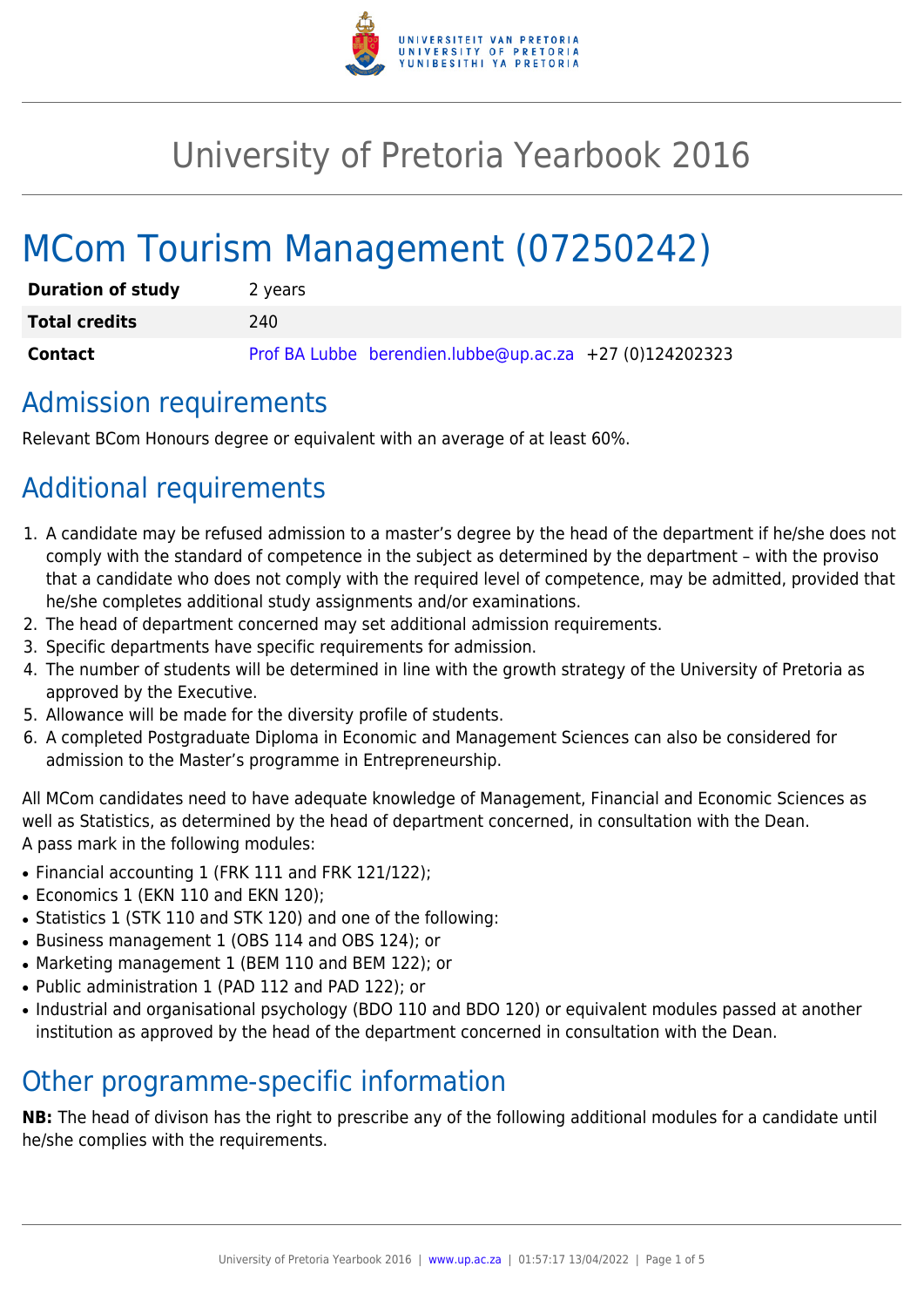

## Examinations and pass requirements

The pass mark for both a dissertation and a mini-dissertation is 50%. The provisions regarding pass requirements for dissertations, contained in General Regulation G.12.2, apply mutatis mutandis to minidissertations. A pass mark of at least 50% is required in the examination of each module.

### Research information

The research component comprises the writing of a dissertation and a draft article for publication. A short proposal has to be submitted to the head of the division. Upon approval of the proposal, a supervisor(s) will be appointed. The candidate will work under the guidance of his/her supervisor to develop a detailed research proposal according to the departmental guidelines and regulations. The proposal must be approved by the relevant committees before the candidate can commence with the dissertation. The candidate will then continue to work under supervision of his/her supervisor to complete the research and to develop and finalise a dissertation according to departmental guidelines and regulations.

Before or on submission of the dissertation, a candidate must submit at least one draft article for publication in a recognised academic journal. The draft article should be based on the research the candidate has conducted for the dissertation and be approved by the supervisor. The draft article is a necessary condition for the degree to be conferred on the candidate.

The research component (dissertation and draft article for publication) contributes 100% towards the total requirements for the degree.

#### **Dissertations/mini-dissertations/research reports, curricula and modules**

- 1. The degree programme requires that a dissertation/mini-dissertation/research article must be submitted in a field of study chosen from the fields covered for the honours degree, provided that the Dean may, on the recommendation of the head of department concerned, approve the replacement of the required dissertation by the successful completion of a prescribed number of module credits and a mini-dissertation/research article.
- 2. Information on modules, credits and syllabi is available, on request, from the head of department concerned.
- 3. A module in Research Methodology is compulsory in all programmes. The Dean may, on the recommendation of the head of department concerned, waive the prerequisites.
- 4. Sufficient number of bound copies of the thesis/dissertation must be submitted to the Head: Student Administration for examination, after permission is granted by the supervisor.

#### **Article for publication**

A dean may require, before or on submission of a dissertation, the submission of a draft article for publication to the supervisor. The draft article should be based on the research that the student has conducted for the dissertation and be approved by the supervisor concerned. The supervisor should then have the opportunity to take the paper through all the processes of revision and resubmission as may be necessary and/or appropriate in order to achieve publication.

#### **Submission of dissertation**

A dissertation is submitted to the Head: Student Administration, before the closing date for the various graduation ceremonies as announced annually.

For examination purposes, a student must, in consultation with the supervisor, submit a sufficient number of bound copies of the dissertation, printed on good quality paper and of good letter quality, to the Head: Student Administration. Permission to submit the dissertation in unbound form may be obtained from the supervisor concerned on condition that a copy of the final approved dissertation is presented to the examiners in bound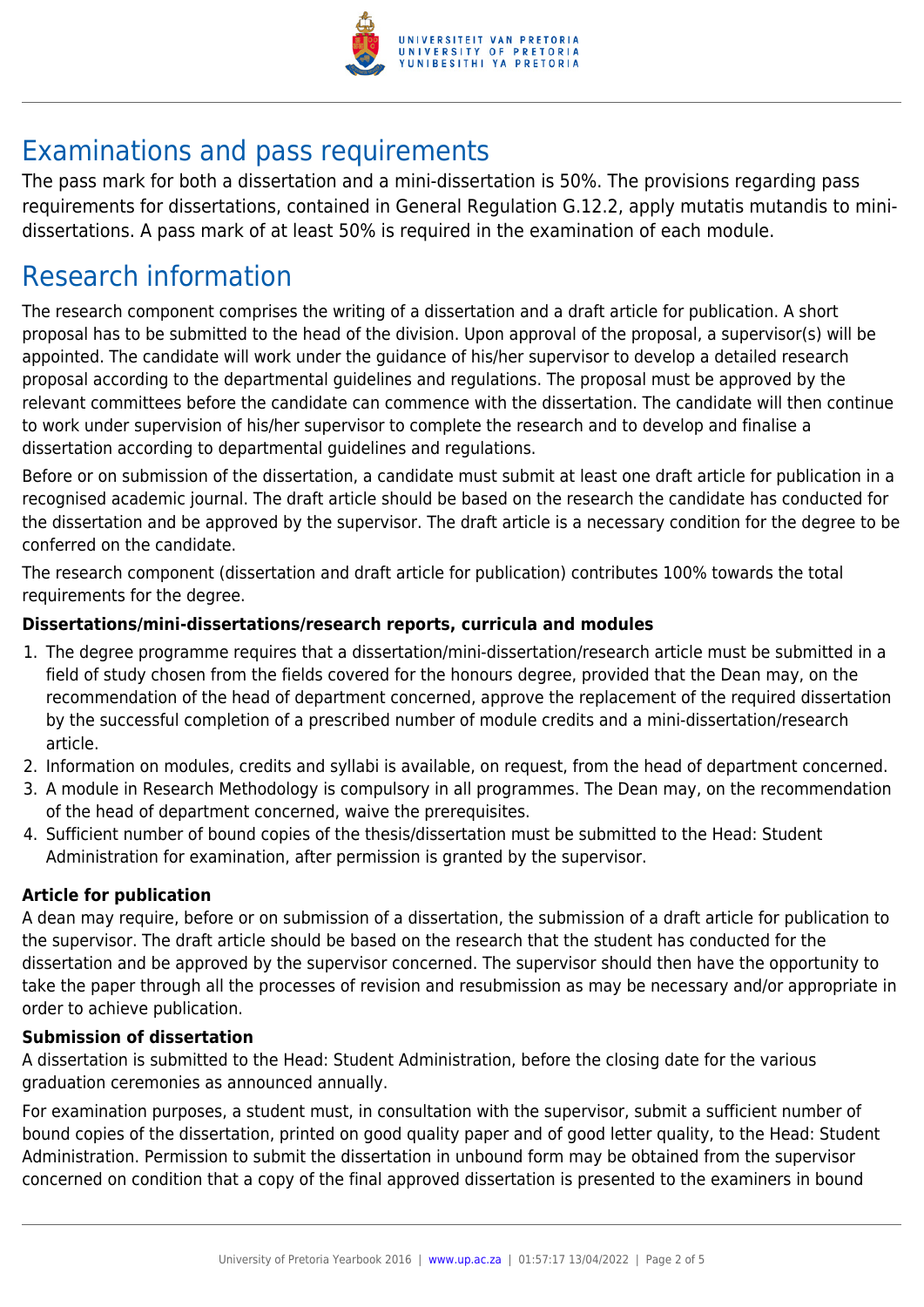

format or electronic format.

In addition to the copies already mentioned, each successful student must submit a bound paper copy as well as two electronic copies of the approved dissertation to the Head: Student Administration in the format specified by the faculty and in accordance with the minimum standards set by the Department of Library Services, before 15 February for the Autumn graduation ceremonies and before 15 July for the Spring graduation ceremonies, failing which the degree will only be conferred during a subsequent series of graduation ceremonies.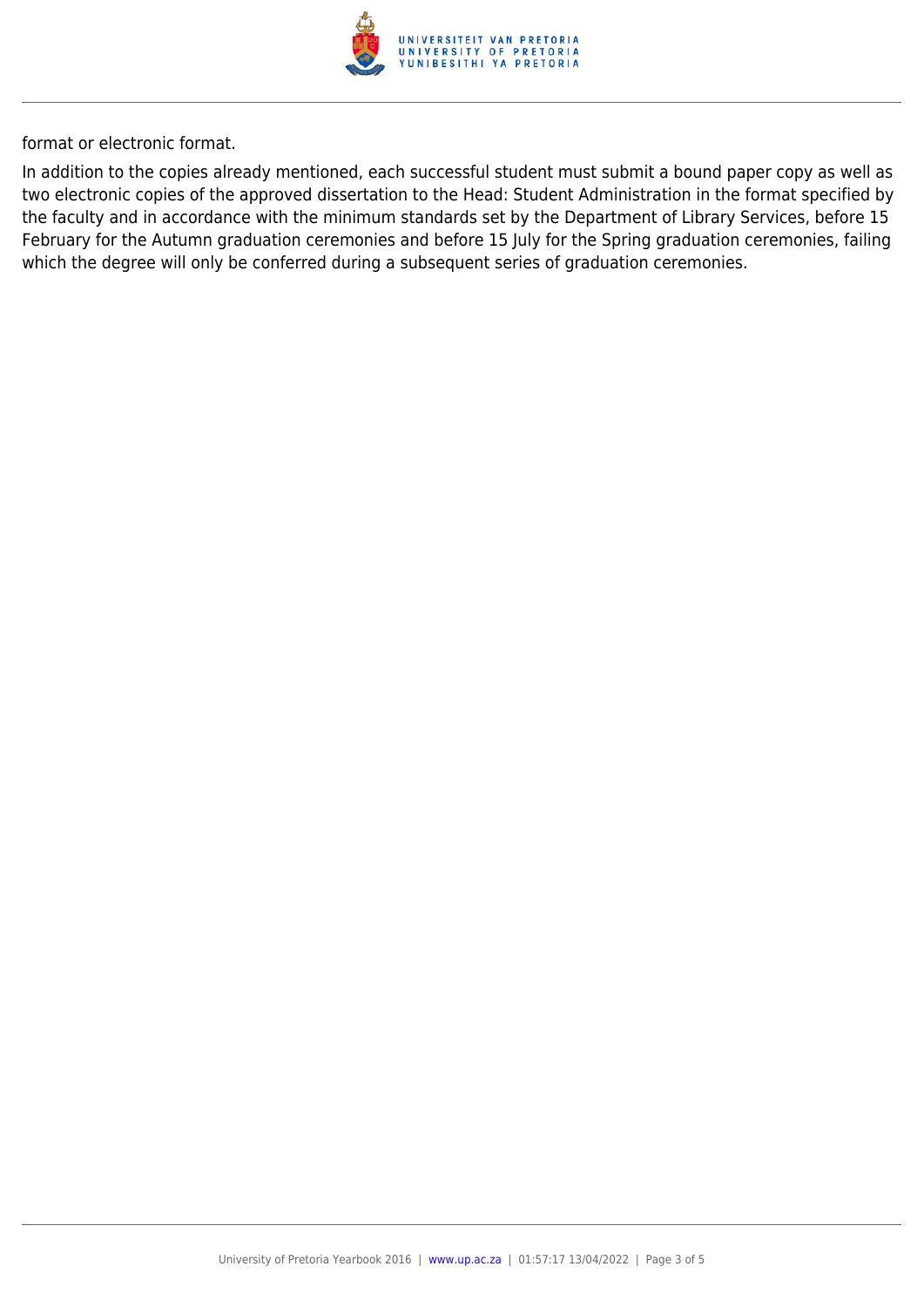

### Curriculum: Year 1

**Minimum credits: 240**

### **Fundamental modules**

#### **Research methodology 801 (EBW 801)**

| <b>Module credits</b>         | 0.00                                         |
|-------------------------------|----------------------------------------------|
| <b>Service modules</b>        | Faculty of Natural and Agricultural Sciences |
| <b>Prerequisites</b>          | No prerequisites.                            |
| <b>Contact time</b>           | 1 lecture per week                           |
| <b>Language of tuition</b>    | Both Afr and Eng                             |
| <b>Academic organisation</b>  | <b>EMS Dean's Office</b>                     |
| <b>Period of presentation</b> | Year                                         |

#### **Module content**

The following broad themes are covered:

- An overview of the research process to be followed and the outcomes required of postgraduate students;
- Foundational skills for postgraduate students;
- What is research?;
- What is a theory and how can I ensure that my study makes a clear theoretical contribution?;
- An overview of the structure of a research proposal;
- Identifying and evaluating possible research topics;
- Delineating the scope of a study;
- Writing a literature review;
- Choosing an appropriate inquiry strategy (research approach) for a study;
- Writing the research design and methods section of a research proposal.

#### **Dissertation: Tourism management 890 (TBE 890)**

| <b>Module credits</b>         | 240.00                         |  |
|-------------------------------|--------------------------------|--|
| <b>Prerequisites</b>          | No prerequisites.              |  |
| Language of tuition           | Both Afr and Eng               |  |
| <b>Academic organisation</b>  | Division of Tourism Management |  |
| <b>Period of presentation</b> | Year                           |  |